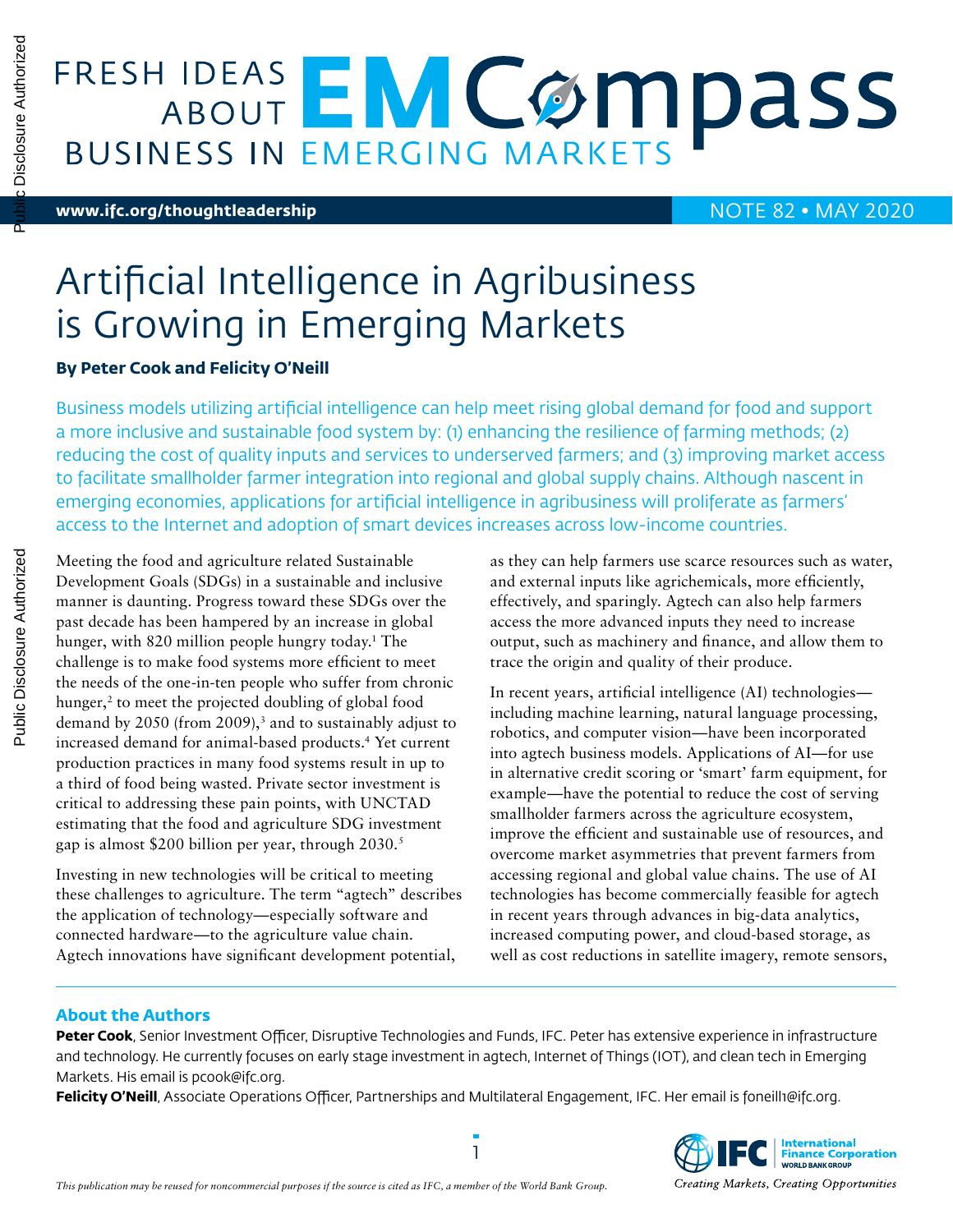and other hardware (including smart phones), and the increased affordability and availability of mobile connectivity.

Despite these advantages, there are barriers to replicating and scaling AI technology, particularly in emerging markets. First, smallholder farmers often lack the skills and capital needed to utilize new technologies. Second, there are gaps in the agronomic data needed to teach AI systems, particularly given the diversity of farmland and crop varietals. Third, there are limits to the adoption of AI technology in markets



**FIGURE 1** Global Agtech VC Deals (\$M) by Investor HQ



where IT infrastructure is inadequate or the infrastructure needed to connect farmers to supply chains—including roads, cold storage, and freight capacity—suffers from underinvestment. Yet the potential of AI to help meet the critical challenges of hunger and climate change creates a clear incentive for development finance institutions (DFIs) such as IFC to invest in demonstrating the feasibility of these technologies in emerging markets.

#### **What is AI?**

AI is the science and engineering of making machines intelligent, especially intelligent computer programs (see EM Compass Note 69).<sup>6</sup> AI is, therefore, a series of approaches, methods, and technologies that display intelligent behavior by analyzing their environments and taking actions—with some degree of autonomy—to achieve specific objectives.7 AI techniques have seen rapid progress over the past decade, supported by an evolution in machine learning, improvements in computing power and data storage,<sup>8</sup> and upgraded energy and communications infrastructure.

#### **The use of AI in agriculture is nascent but expanding**

As the distribution of venture capital into AI technologies closely tracks total venture capital flows, the latter can be used as a proxy for interest in AI (see EM Compass Note 71). Venture capital flows to agtech firms have increased rapidly in the past five years, with the majority received by firms headquartered in the United States (Figure 1). Agtech firms using AI make up a growing share of these flows, receiving \$6.7 billion in venture capital flows over the past five years, including \$1.9 billion in 2018 alone.<sup>9</sup> These flows illustrate that the feasibility of using AI in agtech has been demonstrated.

Although nascent, investors are showing interest in directing funds to emerging market businesses that use AI. China has seen around 200 agtech venture capital deals, and the number of deals in India and Brazil is growing.10 In Asia and Africa, where smallholder farmers dominate the agricultural sector, agtech startups are focused on connecting farmers to larger buyers or cooperatives. Alternatively, markets like Brazil, where there are a number of significant larger holdings, are seeing more startups focused on precision farming.

#### **AI technologies can improve food system performance**

Improvements in the productivity and sustainability of the global agricultural system, as well as higher returns on investment for farmers, are critical to meeting the SDGs. In emerging markets, losses of food take place throughout the production, post-harvest handling, storage, and processing stages. The U.N.'s Food and Agriculture Organization estimates that annual food losses that occur from farm to fork are as much as one-third of annual global food production, or about 1.3 billion tons.<sup>11</sup> In addition, emerging market agriculture sectors suffer from low total factor productivity growth, as the main contributors to productivity in low-income countries since the 1960s have been increased agricultural inputs and land use (Figure 2). Currently, the yield gap—the difference between a crop's potential yield and actual yield—exceeds 50 percent in most low-income countries, and 76 percent in Sub-Saharan Africa.12

Another critical development challenge is that agriculture both contributes to and will be fundamentally affected by climate change. Land use, including agricultural practices, deforestation for arable land, and the forestry industry, account for 28 percent of net greenhouse gas emissions, while climate change affects the availability of, access to, and stability of the global food system.13 The challenge

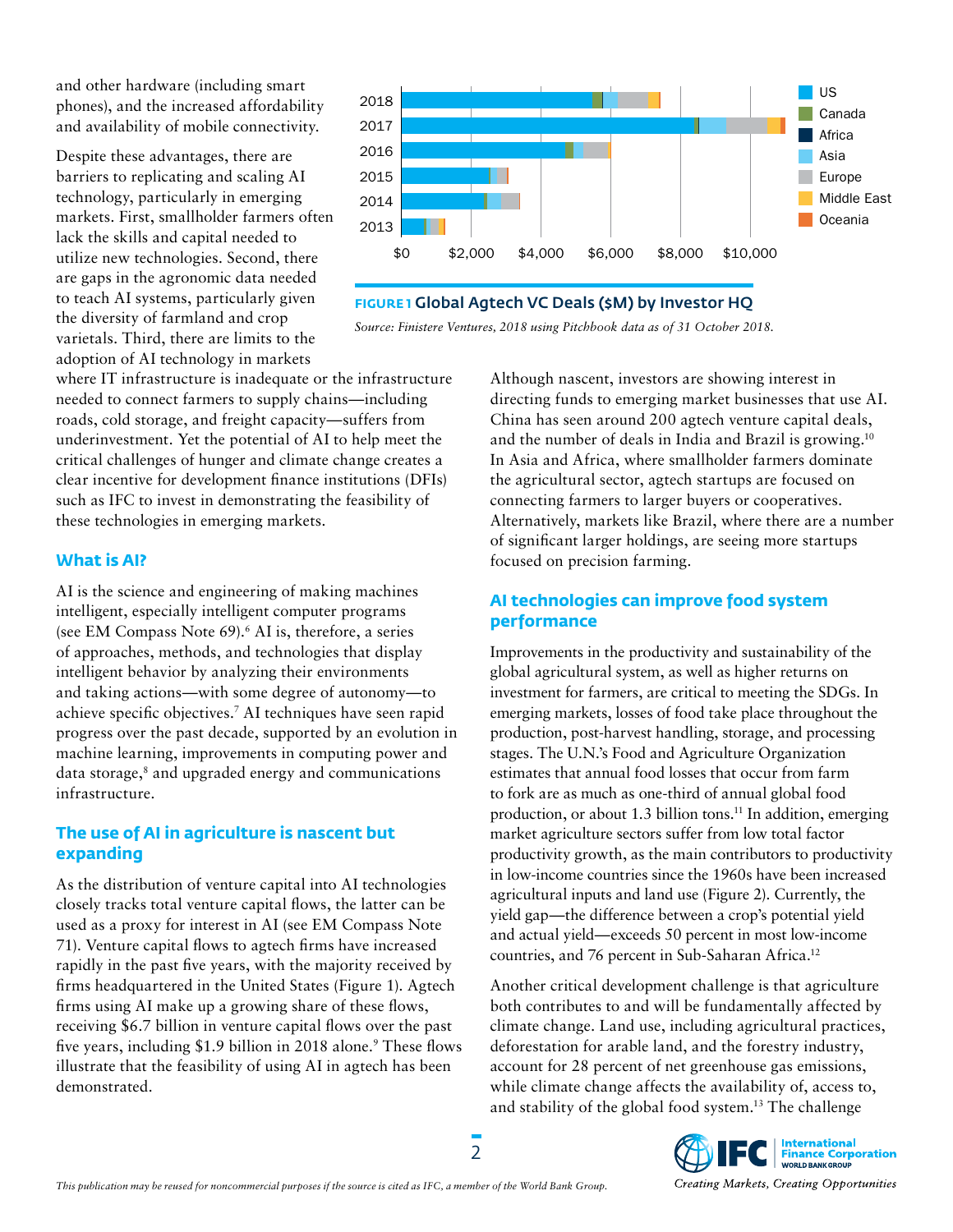

**FIGURE 2** Sources of Productivity Growth in Agriculture, 1961–2010 *Source: Fuglie and Wang. 2012.*

in meeting food demand and transporting food across markets sustainably cannot be solved through business-asusual farming practices.

The adoption and diffusion of AI technology and precision agriculture into agtech business models holds promise for addressing these challenges (Table 1). For instance, AI applications in financial services, knowledge, and capital can help improve the cost efficiency of agribusinesses by using inputs "intelligently" and increasing the quality of outputs. AI applications also hold promise for improving the sustainability of farming practices by reducing fertilizer and pesticide use, enhancing the accuracy of pest and disease detection, and facilitating the automated grading of crops. Additionally, combining data on soil characteristics, weather, and other climactic factors and

interpreting them through machine learning software helps planting, the management of farm operations, and harvesting. And AI technology can help enhance the transparency of global food supply chains, minimize food loss, and facilitate the monitoring of food quality standards.

#### **AI technologies are transforming agtech business models**

**Extending products and services to underserved farmers.** Farmers need access to credit and insurance to expand their businesses and manage risk, and to enhance the resilience of their operations. Many emerging market farmers lack access to affordable financial products because of the significant time and cost required to price their risk and collateral, as well as

the difficulty of serving farmers in rural and remote areas. Technological advancements in satellite weather data collection and the wider adoption of mobile technology has dramatically reduced these costs, facilitating the extension of financial products to farmers in emerging economies.14 Machine learning platforms are increasingly being employed by lenders to generate credit scores or price new products to help farmers access the microloans and insurance needed to upgrade their inputs to production, and this includes farmers without traditional collateral or bank accounts. In general, these platforms allow farmers to upload photos of crops and pests or disease, which are processed alongside satellite, geospatial, and other data sources, to estimate a farmer's collateral and/or to make estimates of the farmer's individual financial health and creditworthiness.

| Decision support           | On-farm analytical support and software for farm operations                                  |
|----------------------------|----------------------------------------------------------------------------------------------|
| <b>Marketplaces</b>        | Online markets for purchasing farming inputs & for selling crops                             |
| Logistics & infrastructure | Digital management and optimization of farm produce to markets                               |
| <b>Financial services</b>  | Credit scoring facilitating lending and insurance for farmers                                |
| Livestock solutions        | Traceability, increased yield, management of nutrition, disease and breeding                 |
| Irrigation & water tech    | Low-cost 'smart' irrigation through integrated sensor data                                   |
| Robotics & Equipment       | Using satellite and weather data and computer vision to optimize deployment of agrichemicals |

**TABLE 1** Applications of AI Technologies in Emerging Markets *Source: IFC.*



*This publication may be reused for noncommercial purposes if the source is cited as IFC, a member of the World Bank Group.*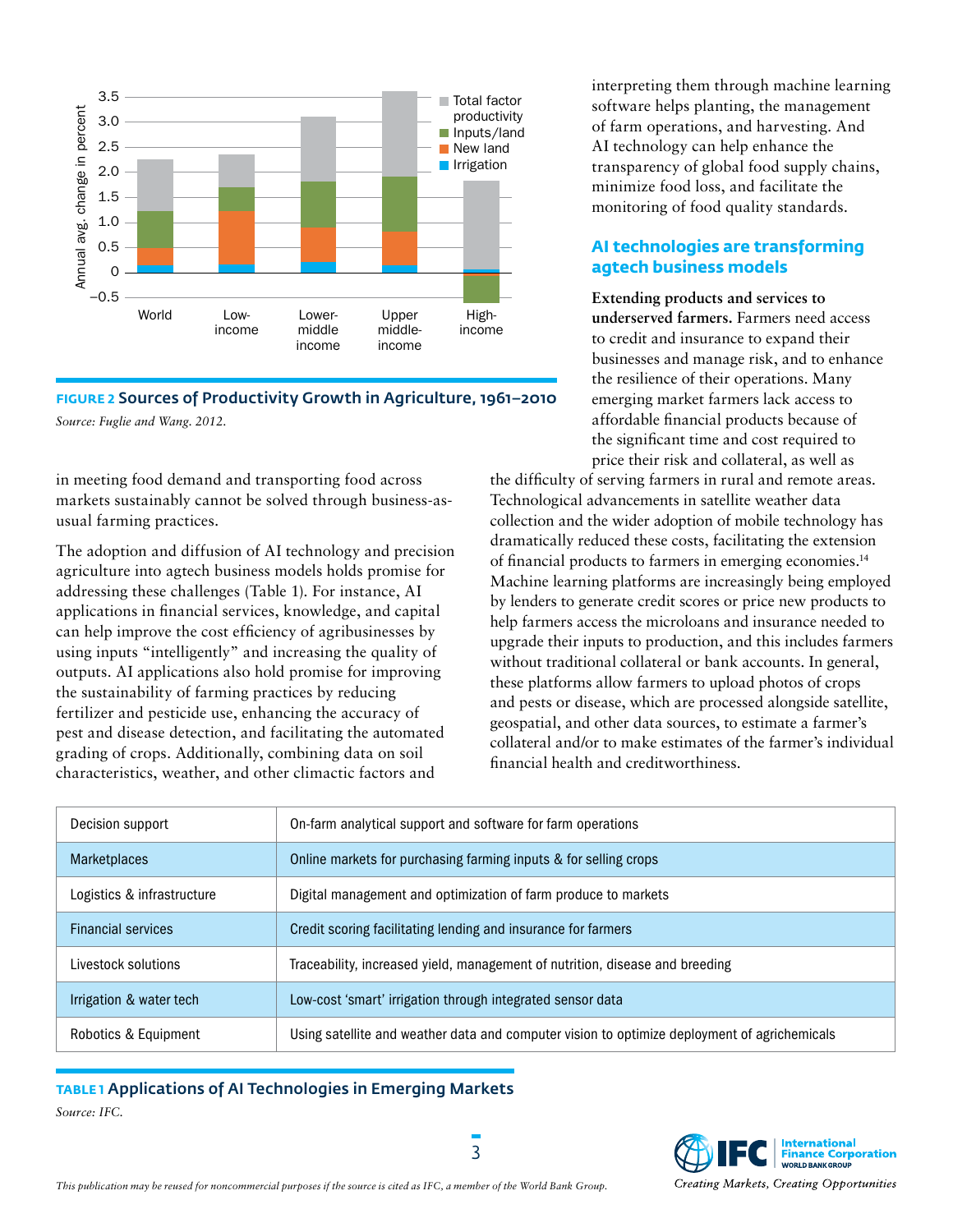For example, financial services providers can leverage a greater number of new and existing data points to price new insurance contracts and potentially trigger a payout for a predefined event such as below-average rainfall.<sup>15</sup> Precision agriculture, alongside machine learning, has the potential to reduce agricultural insurance premiums by defining risks and improving risk assessment tools, and allows farms to move more quickly to prevent crop losses. WorldCover is an early example of an intermediary helping to connect farmers with insurance products. WorldCover uses AI to assess satellite, weather station, and agronomic data to determine the risk of weather events, and is working on smart contracts that use blockchain to trigger automatic payouts.16 The automatic disbursement of payouts via nonbank payments providers like M-Pesa allows farmers without bank accounts to obtain insurance. Such automatic payouts through nonbank providers reduces the frictions involved with farmers adopting financial products like crop insurance, which they need to enhance their resilience to climate shocks.

Farmers in emerging markets often also lack timely, reliable, and sufficiently granular weather, pest, and market data to choose an appropriate crop to sow, and to realize the yields needed to service existing loans. Platforms using machine learning algorithms assess farm-level data against publicly available data sources to generate real-time business analytics that help farmers manage production risk, increase the effective use of inputs to generate cost savings, and optimize planting and harvest times to increase yields and farm-gate prices. The algorithm is refined as data is added through each crop cycle to improve the accuracy of farm-management recommendations.

In India, for example, B2B platform CropIn allows agribusinesses to upload unstructured data into a smartphone app (farmer information on planting, varietals used, photos of crops). Machine learning algorithms can combine unstructured data with a range of other data sources to generate real-time advice on risk management, sales, warehousing, and sustainable farm practices. The app can be used offline with analytics applied once the device is connected again. Data from the app can also be used to generate credit risk assessments for access to finance, and for farm-to-fork traceability and quality control for access to global value chains.17 CropIn's weather algorithms currently provide course correction advisory services for 5,000 farmers' plots.

**Increasing market access through the reduction of trade frictions and facilitated adoption of new technologies will help smallholder famers integrate into regional and global supply chains.** In emerging markets, agricultural supply

chains are often inefficient or incomplete, with many smallholder farmers excluded from regional markets due to complex regulatory arrangements, outsized market power of commission agents, a lack of access to quality inputs, and a lack of knowledge of available markets, prices, and standards.

AI can help address these market failures by improving traceability to prove the origin and quality of produce, which is needed to secure supply contracts and access markets. For example, Stellapps has developed a digital platform that collects data on cows and food safety and cooling equipment owned by small farmers in India; it uses the data to generate recommendations for the farmer on actions that will improve nutrition, growth, and milk production. The company also digitalizes the milk procurement process, including volume and quality measures, which can be done reliably onsite with Stellapps equipment. Stellapps monitors dairies' chillers to provide assurance that quality is maintained throughout the supply chain. Ultimately, dairies can provide traceability in their supply chain and access premium milk markets. The company enhances the value of these data monitoring applications through its machine learning algorithm to assign each farmer a credit score, or 'mooScore,' based on their personal data and cow data (health, nutrition, fraud proofing), which allows lenders to expand their financing of farmers. Stellapps' business model has been designed to scale, with the SmartMoo suite of apps currently touching over two billion liters of milk annually.18

AI-enabled platforms also give smallholder farmers the information they need to connect directly to buyers of their produce, reducing food waste and increasing farm income. IFC and TLcom Capital Partners invested \$10 million in Kenyan company Twiga Foods in 2018. In 2019 the company raised an additional \$30 million in a round led by Goldman Sachs. Twiga's platform aggregates market participants, facilitating a more efficient matching of buyers and sellers in Africa's large but fragmented fruit and vegetable market.19 For farmers, the platform enables access to a fairly-priced, transparent, mobile marketplace. For vendors, the benefit is increased reliability in sourcing highquality produce. Twiga's system has reduced post-harvest losses to 5 percent, compared to 30 percent in informal markets where farmers typically sell produce. Twiga is now increasing the value of its platform for users by integrating AI to expand its service offering, recently partnering with IBM to design a machine learning algorithm to provide small-scale vendors with a credit score to disburse loans. Through an eight-week pilot, more than 220 loans were processed with an average size of around \$30, which allowed vendors to increase the size of the orders they

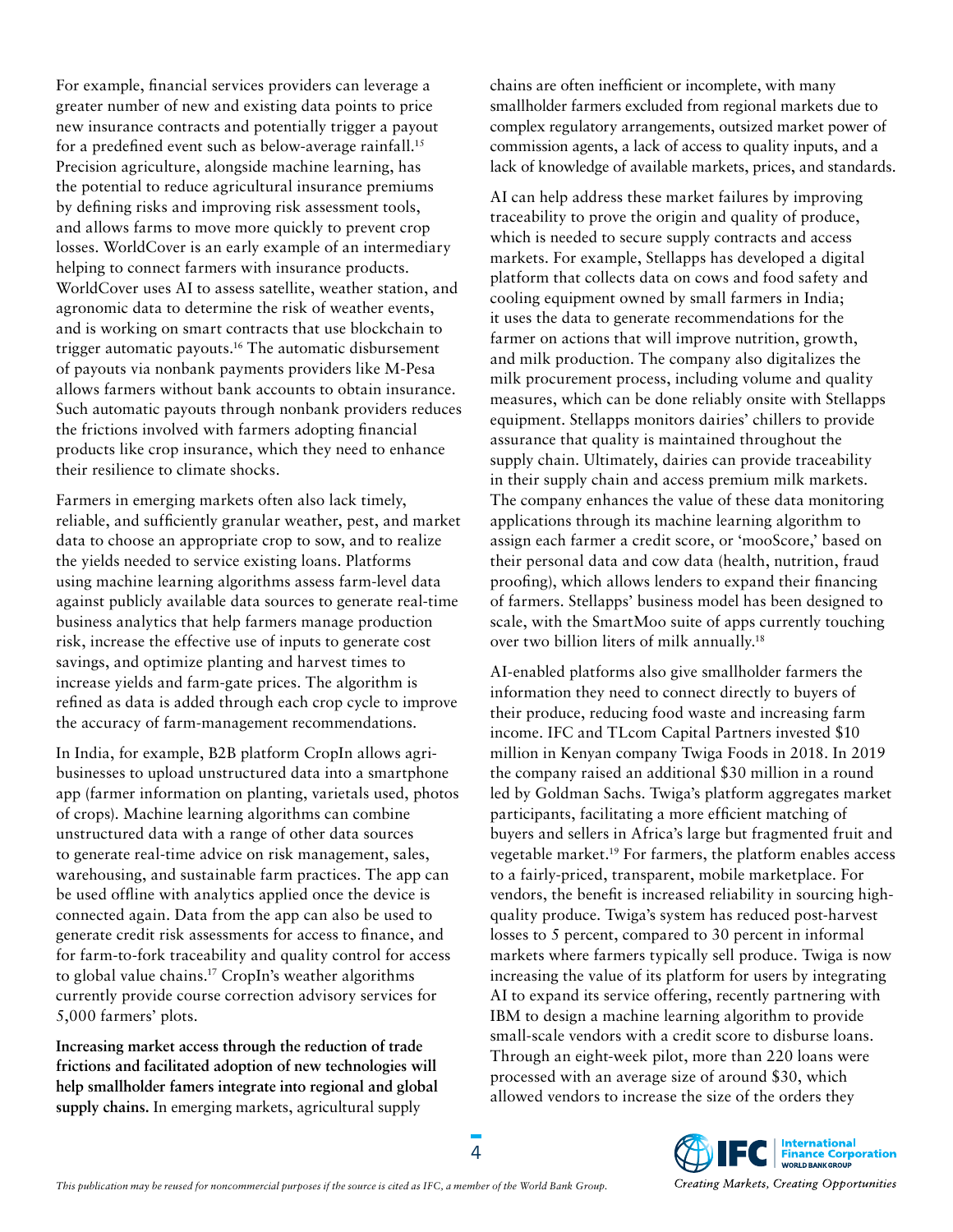handled by 30 percent and increased profits for each retailer by 6 percent, on average.<sup>20</sup>

Another example of how AI can help make the food and agricultural supply chain more transparent and efficient, as well as reduce food waste, is Indian company Intello Labs, which is digitalizing the process of grading and tracking the quality of agricultural produce. Intello Labs' technology system uses deep AI algorithms (convolutional neural networks) to identify produce defects and track the movement of produce across the supply chain. The company's data-driven system has been designed to improve customer-level quality of produce, reduce food loss along the supply chain, and achieve better prices for producers by removing human subjectivity from the grading process and moving that process further upstream and closer to the farmer. The company has also designed the system for implementation across delivery modes—mobile applications, fixed cameras on the processing line, cloud or edge computing—so that it is cost effective and can be scaled. Intello Labs is currently trialing their system with a few companies in India and the United States.

**Enhancing the sustainability of agricultural farming methods.** There are also a number of ways that businesses are using AI to improve agricultural sustainability, both in terms of environmental impact and return on investment at the farm gate.

First, AI can improve on-farm management of pests and diseases. Cameroon-based start-up Agrix Tech has developed an application that helps farmers with low levels of literacy manage these issues. Farmers can upload photos of infected crops on their phones. Machine learning and translation technology is then applied to the images to provide pest and disease management advice in the local dialect. Importantly, the app can be used offline, as the AItechnology does not require Internet connectivity, which is limited in parts of rural Cameroon.<sup>21</sup>

Second, applications using AI allow farmers to access more advanced or 'smart' machinery, which helps optimize the use of capital inputs. Hello Tractor operates in Nigeria, Kenya, Mozambique, Bangladesh, and Pakistan, offering tractor services between farmers so that owners of compact tractors can maximize their investment. The platform takes on the risk of payment, delivery, and asset security, creating an additional income stream for farmers.<sup>22</sup> The business recently partnered with IBM to use machine learning to help farmers predict crop yields that, combined with advanced analytics and blockchain technology, can be mined to develop a credit score for loans. Forecasted weather data from The Weather Company, an IBM

business, remote sensing data (e.g., satellite), and IoT data from tractors will also be incorporated into the app to help smallholder farmers know when to cultivate, the quality of their farm cultivation, what to plant, and the appropriate fertilizer using remote sensing and IoT data.23 If successful on a large scale, applications like Hello Tractor could help farmers simultaneously access the equipment and knowledge needed to improve the efficiency of their farming practices and may facilitate the expansion of their area under cultivation.

Third, digital technologies including AI are being leveraged for so-called precision farming, in which intelligence from both farmers and public data sources is assessed by algorithms in order to use inputs to production water, land, pesticides, fertilizer, and nutrition—more effectively and increase the farmer's return on investment. Intelinair is an American agtech business that gathers high-resolution aerial images, temperature readings, humidity measurements, rainfall, soil samples, terrain type, equipment utilized, planting rates, applications, and other datapoints, and applies hyperspectral analysis, computer vision, and deep learning to identify patterns and build a complete and precise situational representation of every monitored field for the entire growing season. As the machine learning system trains on new data, it becomes stronger, smarter, and more effective. The system can, for instance, identify abnormal crop conditions before the human eye can detect them. The intelligence generated by the system is delivered to farmers via smart alerts that allow them to make proactive, real-time decisions in their fields.24 Minimizing the cost of inputs should improve the sustainability and resilience of farm-gate returns.

Although precision agriculture is dominant in higherincome economies like the United States, there are new applications by agtech businesses in emerging markets with large-scale production systems. For example, Agrosmart is a Brazilian company offering its technology platform to farmers in Latin America, the United States, and Israel. Agrosmart consolidates millions of data-points from field sensors and satellites, and applies machine learning and other AI technologies to improve farming performance, reduce environmental impact, and deliver intelligence across the agriculture value chain (Figure 3). The company offers several packages of services to producers of various sizes for an annual subscription fee. Each package delivers different information to the client, such as weather forecast, irrigation advice, and soil conditions. The system also eliminates the need for Internet or cellular coverage in the field to send the data to the Internet.<sup>25</sup> With the insights provided, producers can become more efficient, reducing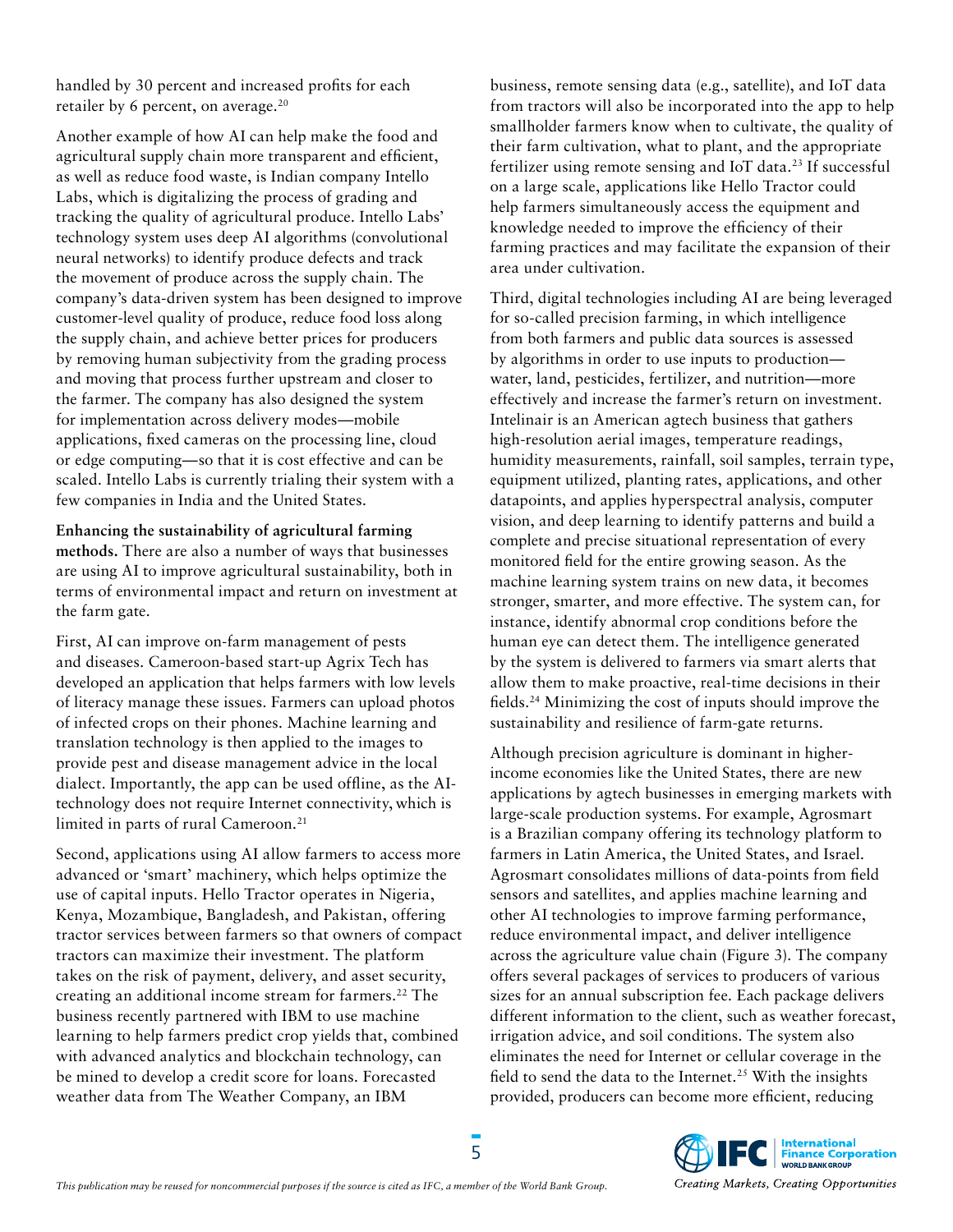#### How the Platform Works



**FIGURE 3** Agrosmart's Data-Driven Insights

*Source: Agrosmart.*

labor time and water and energy consumption, while increasing yield. Users also benefit from a connected and monitorable supply chain.

Precision farming is now being extended, from applications that provide insights and information to farmers, to on-farm robotics equipment that acts autonomously. For example, India-based robotics company TartanSense is building a semiautonomous rover to traverse cotton farms with a downward facing camera capturing images of plants and weeds. When AI algorithms running on the system detect weeds, the rover automatically sprays them with agrichemicals through precision nozzles.<sup>26</sup> This can increase farm income by reducing labor required to pull weeds. It can also minimize chemical residue levels from broadcast spraying in the soil and reduce health risks to operators—traditionally women—from residue from traditional spraying methods. AI-enabled applications like TartanSense's spraying system are increasingly being trialed and rolled out in conjunction with pest and disease detection, pruning, harvesting, and crop grading.

#### **Challenges in scaling AI across emerging markets**

The focus of AI technology today is on larger farming operations with the aim of reducing input costs. Yet there are technical difficulties in building reliable AI systems that can be applied across different terrains. On-farm conditions are continuously changing, even across the same plot. For example, different crops vary in their physical characteristics due to differences in rainfall or soil quality

(among other factors), which makes it difficult for machine learning systems to identify and provide actionable advice, even for the same crops.<sup>27</sup> Additionally, the seasonality of the agricultural sector increases the time needed for machine learning algorithms to learn and prove their value, creating a time-lag to replication. Adoption will therefore be slow until the return-on-investment for applications using AI is proven in each market context.

At the smallholder level, agtech companies need to understand the needs, capacity, and constraints of emerging market smallholders in order to design and distribute appropriate solutions. This requires stakeholders like government, agtech companies, and other capacity building institutions to undertake hands-on training in the use of digital technology with farmers across emerging markets so that they are equipped to use AI applications as they become more cost-effective.

Barriers to adoption exist beyond the technology itself, with challenges in data supply, data use, and a lack of enabling infrastructure. Like companies in other industries that compile large data sets, agtech companies are increasingly ensuring that their data security practices and systems are ISO 27001 and EU Global Data Protection Regulation (GDPR) compliant, with supporting policies and data recovery plans in place. Empowerment of farmers who provide the data that the technology depends on is also critical and begins with obtaining the informed consent of farmers to collect their data, including any third-party use arrangements. Additionally, farmers

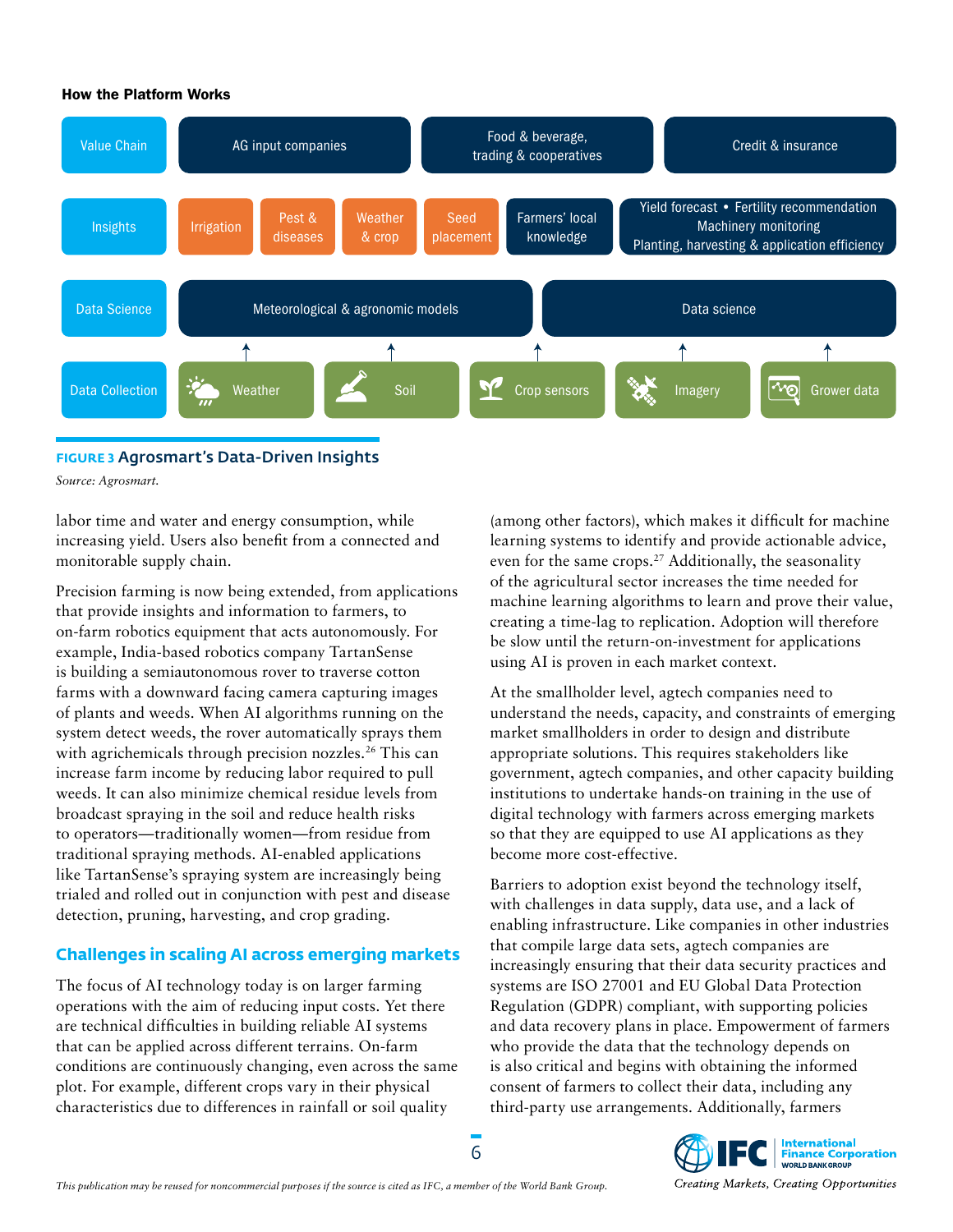cannot realize the benefits of digital technologies without improvements in complementary infrastructure, including the telecommunications, transport, and irrigation required to support AI innovations.

#### **DFI's have a role to play in supporting agtech businesses**

AI applications have yet to penetrate the poorest frontier countries. Agtech is now at an inflection point, however, with venture capital flows increasing to emerging markets in recent years. The cost of enabling technologies continues to fall, which allows scalable product and service companies to be built. This cycle leads to product adoption and further capital flows. DFIs like IFC have a role in demonstrating the feasibility of AI use in agtech to catalyze these flows, as well as in addressing enabling barriers such as farmer training.

IFC invests in and provides advisory support across the agribusiness supply chain—from farm to retail—to help boost production, increase liquidity, improve logistics and distribution, and expand access to credit for small farmers. Since 2014, IFC has invested over \$60 million in agtechrelated companies and has made more than 10 indirect agtech investments through accelerators, seed funds, and venture capital funds. Agtech is increasingly becoming a centerpiece of IFC's Manufacturing, Agribusiness & Services (MAS) advisory work with IFC clients. That includes supporting clients to deploy and effectively use farmer information service tools like CropIn and Farm Force that leverage local weather monitoring stations and unaccompanied aerial vehicles (UAVs) to capture appropriate spatial and temporal data. Application of these tools at various nodes in a client's production and distribution chains enables improved decision making, increased access to inputs, finance and markets, and improved visibility of production across the chain.

IFC is also working to reduce barriers companies face in adopting agricultural technologies.28 In 2018, IFC held its inaugural Global Agribusiness Conference in Amsterdam, which focused on the challenges faced by smallholder farmers, as well as solutions to promote sustainable development, reflecting the need to ensure all stakeholders benefit as value chains become increasingly complex and global. The conference brought together companies whose supply chains rely on smallholder farmers, organizations offering products and services, investors, donors, and government officials from around the globe.

In addition, IFC and the World Bank held the first Digital Disruption in Agriculture Forum in Addis Ababa in May 2019. The purpose of the Forum was to help identify digital tools and service providers that can benefit the mainly smallholder farmers in Ethiopia, helping professionalize agribusiness and improve livelihoods. The use of digital technologies in agriculture remains limited in many lowincome countries, and conferences like these provide an opportunity for learning, networking, and knowledge sharing that can help identify promising digital products and services to improve smallholder agriculture practices and yields. Building on interest in the first digital forum, IFC and the World Bank arranged a second forum in Ethiopia, scheduled for April 2020. This conference has been postponed due to the outbreak of coronavirus and will be held later this year.

#### **Conclusion**

Agribusinesses are leveraging AI to create new cost-effective business models and to provide the information they need to reach small farmers in emerging markets. Agtech firms using AI—for now mostly with large-scale farmers—have just begun to demonstrate their viability and are looking to scale their innovations. With growing deal activity and size, there will be plenty of opportunities for private sector investors to mobilize their capital toward meeting the agriculture-related SDGs. However, governments, investors, and industry will need to collaborate in addressing data, infrastructure, and human capital gaps before commercial AI integration is feasible at a larger scale.

#### ACKNOWLEDGMENTS

The authors thank the following colleagues for their review and suggestions: from Manufacturing, Agribusiness, and Services (MAS), Global Agriculture and Forestry, IFC: Prasad Gopalan, Manager; Barry Lee, Principal Industry Specialist; John Hatton, Chief Industry Specialist; Thomas Bauer, Principal Industry Specialist; Ernest Bethe, Principal Operations Officer, Manufacturing, Agribusiness and Services (MAS), Asia & Pacific—Agribusiness Advisory Services, IFC; Georges V. Houngbonon, Economist, Telecom, Media, Technology, Venture Capital and Funds, IFC; from Climate Business, Economic and Private Sector Development, IFC: Peter Mockel, Principal Industry Specialist, Climate Strategy and Business Development; Lena Chinchio, Investment Analyst, Global Climate Business; Anup Jagwani, Manager, Climate Finance; also from Manufacturing, Agribusiness, and Services (MAS), IFC: Shannon Atkeson, Principal Investment Officer, MAS Global Equity, IFC; Tania Lozansky, Senior Manager, MAS Advisory; Makoto Nagakoshi, Investment Officer, Agribusiness and Forestry, Asia, IFC; Aliza Marcus, Senior Communications Officer, Global Engagement and Outreach, IFC; and within Thought Leadership, Economics and Private Sector Development, IFC: Baloko Makala,